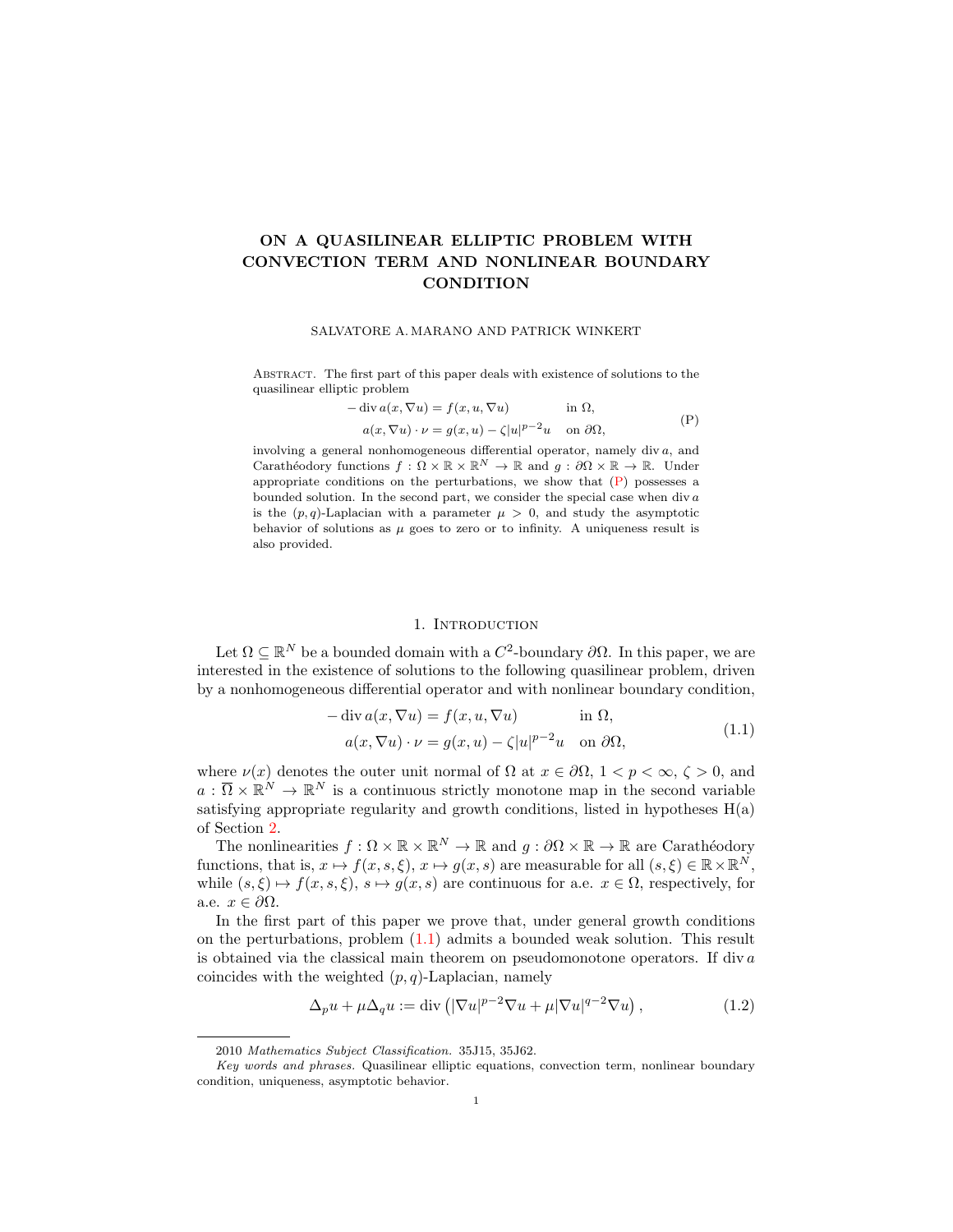where  $1 < q < p < \infty$ ,  $\mu > 0$ , and  $u \in W^{1,p}(\Omega)$ , then  $(1.1)$  becomes

<span id="page-1-1"></span>
$$
-\Delta_p u - \mu \Delta_q u = f(x, u, \nabla u) \quad \text{in } \Omega,
$$
  

$$
(|\nabla u|^{p-2} \nabla u + \mu |\nabla u|^{q-2} \nabla u) \cdot \nu = g(x, u) - \zeta |u|^{p-2} u \quad \text{on } \partial \Omega.
$$
 (1.3)

The second part treats the uniqueness of solutions to  $(1.3)$  and its asymptotic behavior as  $\mu \to 0^+$  and  $\mu \to \infty$ , respectively.

It should be noted that the presence of a reaction depending also on the gradient of the solution prevents to apply variational methods, like critical point theory. This difficulty is overcome by adapting the approach of Averna-Motreanu-Tornatore [\[2\]](#page-10-0), who considered problem  $(1.1)$  with a homogeneous Dirichlet boundary condition and weighted  $(p, q)$ -Laplacian as defined in  $(1.2)$ . Our paper exhibits at least two novelties:

- a more general differential operator, which may also depend on  $x \in \Omega$ , appears;
- nonlinear Robin boundary conditions with perturbation  $g : \partial\Omega \times \mathbb{R} \to \mathbb{R}$ are taken on.

Moreover, a bounded solution to  $(1.1)$  exists once a suitable inequality involving the first eigenvalue of the Robin eigenvalue problem for the  $p$ -Laplacian (cf.  $(2.7)$ ) in Section [2](#page-1-0) and  $(3.6)$  of Section [3\)](#page-4-1) holds.

For other existence results on quasilinear equations with convection term we refer to the papers of De Figueiredo-Girardi-Matzeu [\[3\]](#page-10-1), Dupaigne-Ghergu-Rădulescu [\[4\]](#page-10-2), Faraci-Motreanu-Puglisi [\[5\]](#page-10-3), Faria-Miyagaki-Motreanu [\[6\]](#page-10-4), Faria-Miyagaki-

Motreanu-Tanaka [\[7\]](#page-10-5), Motreanu- Motreanu-Moussaoui [\[14\]](#page-11-0), Motreanu-Tanaka [\[15\]](#page-11-1), Motreanu-Tornatore [\[16\]](#page-11-2), Ruiz [\[20\]](#page-11-3), Tanaka [\[21\]](#page-11-4), and the references therein.

Finally, we mention the works of Filippucci-Pucci-R $\delta$ dulescu [\[8\]](#page-11-5) and Winkert [\[22\]](#page-11-6) concerning problems with nonlinear boundary condition and the recent monograph of Papageorgiou-Rădulescu-Repovš [\[18\]](#page-11-7).

### 2. Preliminaries

<span id="page-1-0"></span>For  $1 \leq p < \infty$ , we denote by  $L^p(\Omega)$  and  $L^p(\Omega, \mathbb{R}^N)$  the usual Lebesgue spaces, equipped with the norm  $\|\cdot\|_p$ . If  $1 < p < \infty$  then  $W^{1,p}(\Omega)$  stands for the Sobolev space, endowed with the norm  $\|\cdot\|_{1,p}$ . The duality pairing between  $W^{1,p}(\Omega)$  and its dual  $W^{1,p}(\Omega)^*$  will be denoted by  $\langle \cdot, \cdot \rangle$ .

On the boundary  $\partial\Omega$  we consider the  $(N-1)$ -dimensional Hausdorff (surface) measure  $\sigma$ , by which we can define in the usual way the boundary Lebesgue space  $L^p(\partial\Omega)$ , with norm  $\|\cdot\|_{p,\partial\Omega}$ . It is known that there exists a unique continuous linear operator  $\gamma: W^{1,p}(\Omega) \to L^q(\partial\Omega)$ , where  $p \leq q \leq p_*$  (see [\(3.3\)](#page-4-2) below), called trace map, such that

$$
\gamma(u) = u|_{\partial\Omega}
$$
 for all  $u \in W^{1,p}(\Omega) \cap C^0(\overline{\Omega})$ .

Henceforth, although all restrictions of Sobolev functions to  $\partial\Omega$  are understood in the sense of traces, we will avoid the usage of the trace operator  $\gamma$  to simplify notation.

Given any  $\rho > 0$ , consider the norm

<span id="page-1-2"></span>
$$
||u||_{\varrho,p} = \left( ||\nabla u||_p^p + \varrho ||u||_{p,\partial\Omega}^p \right)^{\frac{1}{p}},
$$
\n(2.1)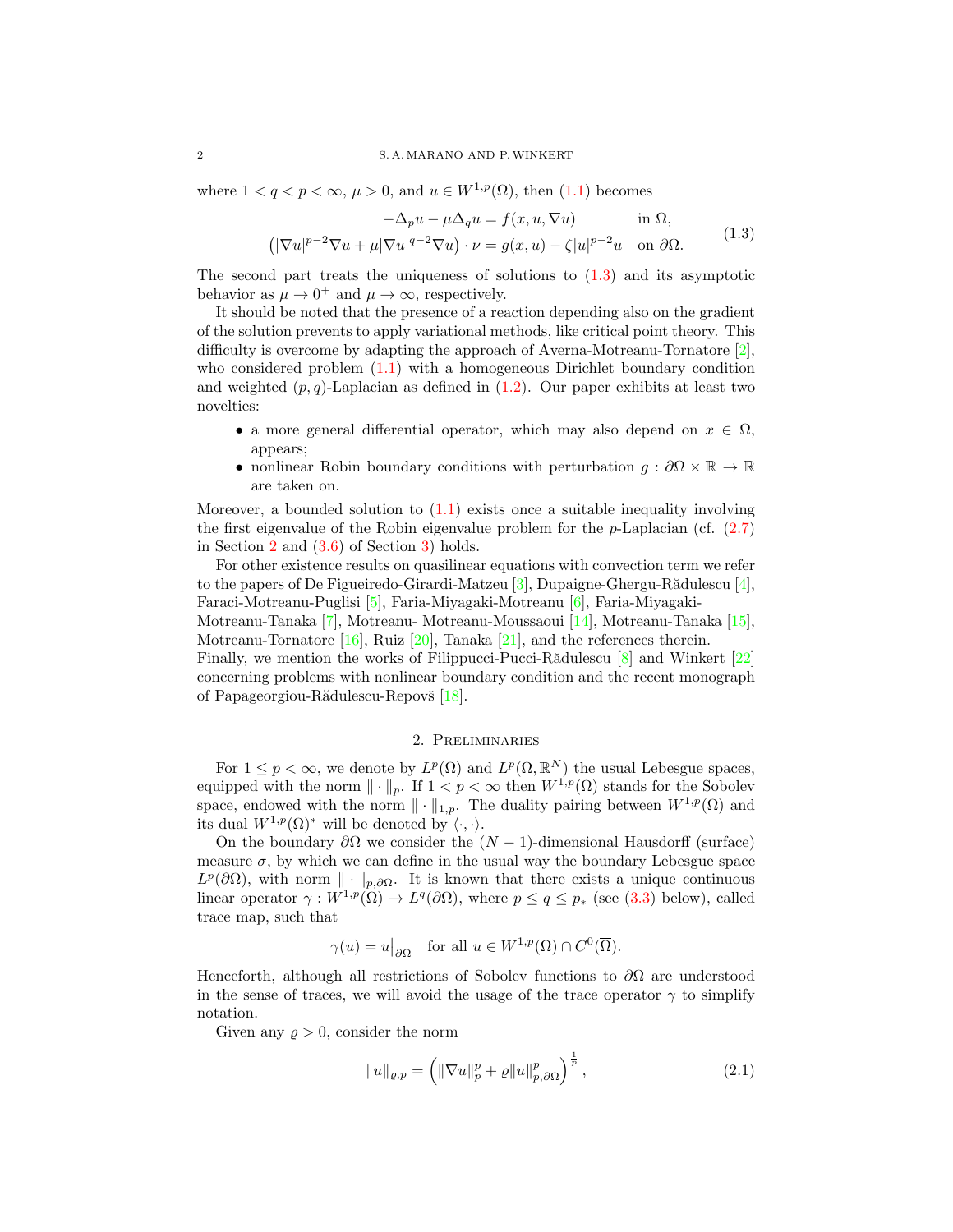which is equivalent to the standard one  $\|\cdot\|_{1,p}$ ; see Papageorgiou-Winkert [\[19\]](#page-11-8). If  $s > 1$  then  $s' := \frac{s}{s-1}$  denotes its conjugate,  $x \cdot z$  is the inner product of  $x, z \in \mathbb{R}^N$ , while  $\mathbb{R}_+ := [0, +\infty)$ . The well-known inequality

<span id="page-2-3"></span>
$$
(|s_1|^{r-2}s_1 - |s_2|^{r-2}s_2)(s_1 - s_2) \ge 2^{2-r}|s_1 - s_2|^r \quad \forall s_1, s_2 \in \mathbb{R}
$$
 (2.2)

holds, where  $r \geq 2$ ; see Lindqvist [\[12,](#page-11-9) p. 71, inequality I]. The Lebesgue measure is denoted by  $|\cdot|$  and the same notation is used for the Hausdorff surface measure (it will be clear from the context which one is used).

Let us now introduce the hypotheses on the map  $a: \overline{\Omega} \times \mathbb{R}^N \to \mathbb{R}^N$  involved in the definition of the differential operator. Suppose  $\vartheta \in C^1((0,\infty))$  satisfies

<span id="page-2-0"></span>
$$
0 < \hat{d}_0 \le \frac{t\vartheta'(t)}{\vartheta(t)} \le \hat{d}_1 \quad \text{and} \quad \hat{d}_2 t^{p-1} \le \vartheta(t) \le \hat{d}_3 \left( 1 + t^{p-1} \right) \tag{2.3}
$$

for all  $t > 0$ , with  $1 < p < \infty$  and appropriate constants  $\hat{d}_0, \hat{d}_1, \hat{d}_2, \hat{d}_3 > 0$ . The conditions on  $a: \overline{\Omega} \times \mathbb{R}^{\overline{N}} \to \mathbb{R}^N$  read as follows.

H(a): 
$$
a(x,\xi) := \hat{a}(x,|\xi|)\xi
$$
 in  $\Omega \times \mathbb{R}^N$ , where  $\hat{a} \in C^0(\overline{\Omega} \times \mathbb{R}_+)$  and  $\hat{a}(x,t) > 0$  for  
every  $(x,t) \in \overline{\Omega} \times (0,+\infty)$ . Moreover,

(i) 
$$
\hat{a} \in C^1(\overline{\Omega} \times (0, \infty))
$$
,  $t \to t\hat{a}(x, t)$  is strictly increasing in  $(0, \infty)$ , and

$$
\lim_{t \to 0^+} t \hat{a}(x, t) = 0, \quad \lim_{t \to 0^+} \frac{t \hat{a}_t'(x, t)}{\hat{a}(x, t)} = \hat{d} > -1 \quad \forall x \in \overline{\Omega};
$$

(ii)  $\|\nabla_{\xi}a(x,\xi)\| \leq \hat{d}_4 \frac{\vartheta(|\xi|)}{|\xi|}$  $\frac{(|S|)}{|\xi|}$  for every  $(x,\xi) \in \overline{\Omega} \times \mathbb{R}^N \setminus \{0\}$ , with suitable  $\hat{d}_4 > 0$ :

(iii) 
$$
(\nabla_{\xi}a(x,\xi)y)\cdot y \ge \frac{\vartheta(|\xi|)}{|\xi|}|y|^2
$$
 for all  $x \in \overline{\Omega}$ ,  $\xi \in \mathbb{R}^N \setminus \{0\}$ , and  $y \in \mathbb{R}^N$ .

Remark 2.1. Setting

$$
G_0(x,t) = \int_0^t \hat{a}(x,s)s \, ds, \quad (x,t) \in \overline{\Omega} \times \mathbb{R}_+,
$$

one has  $G_0 \in C^1(\overline{\Omega} \times \mathbb{R}_+)$  as well as  $t \mapsto G_0(x,t)$  increasing and strictly convex. Accordingly, the function  $G(x,\xi) := G_0(x,|\xi|)$  lies in  $C^1(\overline{\Omega} \times \mathbb{R}^N)$  and is convex with respect to  $\xi$ . Since an easy computation shows that

$$
\nabla_{\xi} G(x,\xi) = (G_0)'_t(x,|\xi|) \frac{\xi}{|\xi|} = \hat{a}(x,|\xi|) \xi = a(x,\xi) \quad \forall \xi \in \mathbb{R}^N \setminus \{0\}
$$

while  $\nabla_{\xi}G(x,0) = 0$ , the function  $G(x, \cdot)$  turns out a primitive of  $a(x, \cdot)$ . When combined with  $G(x, 0) = 0$  and  $\xi \mapsto G(x, \xi)$  convex, this entails

<span id="page-2-2"></span>
$$
G(x,\xi) \le a(x,\xi) \cdot \xi, \quad (x,\xi) \in \overline{\Omega} \times \mathbb{R}^N. \tag{2.4}
$$

The next lemma summarizes the main properties of  $a : \overline{\Omega} \times \mathbb{R}^N \to \mathbb{R}^N$ . It immediately follows from  $(2.3)$  and  $H(a)$ .

<span id="page-2-1"></span>**Lemma 2.2.** Let  $H(a)$  be satisfied. Then:

- (i)  $a \in C^0(\overline{\Omega} \times \mathbb{R}^N, \mathbb{R}^N) \cap C^1(\overline{\Omega} \times (\mathbb{R}^N \setminus \{0\}), \mathbb{R}^N)$ . Moreover, the map  $\xi \mapsto a(x, \xi)$ ,  $x \in \mathbb{R}^N$ , is continuous and strictly monotone, whence maximal monotone too.
- (ii)  $|a(x,\xi)| \leq \hat{d}_5 \left(1 + |\xi|^{p-1}\right)$  for every  $(x,\xi) \in \overline{\Omega} \times \mathbb{R}^N$ , where  $\hat{d}_5 > 0$ .
- (iii)  $a(x,\xi)\cdot\xi\geq \frac{\hat{d}_2}{p-1}|\xi|^p$  for all  $(x,\xi)\in\overline{\Omega}\times\mathbb{R}^N$ , with  $\hat{d}_2$  given by [\(2.3\)](#page-2-0).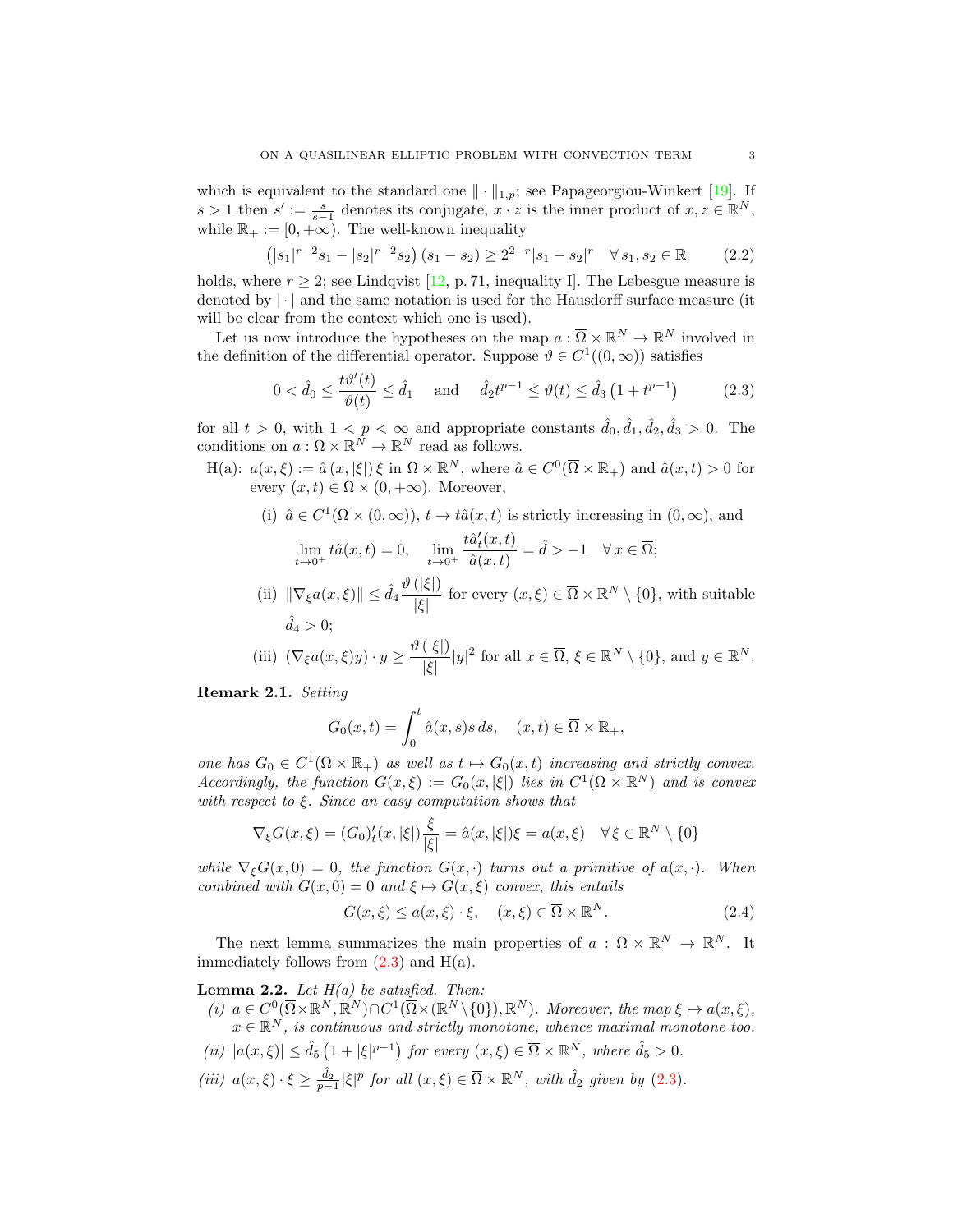Gathering Lemma [2.2](#page-2-1) and [\(2.4\)](#page-2-2) together yields the estimates below for the primitive  $G(x, \cdot)$ .

**Corollary 2.3.** Under assumptions  $H(a)$  one has, for appropriate  $\hat{d}_6 > 0$ ,

$$
\frac{\hat{d}_2}{p(p-1)}|\xi|^p \le G(x,\xi) \le \hat{d}_6 (1+|\xi|^p) \quad \text{in } \overline{\Omega} \times \mathbb{R}^N.
$$

<span id="page-3-3"></span>**Example 2.4.** The following functions, where we drop the x-dependence for the sake of simplicity, fulfill  $H(a)$ .

(a)  $a(\xi) := |\xi|^{p-2}\xi$ , with  $1 < p < \infty$ . It corresponds to the p-Laplacian

$$
\Delta_p u := \text{div} \left( |\nabla u|^{p-2} \nabla u \right) \quad \forall \, u \in W^{1,p}(\Omega).
$$

The potential is  $G(\xi) = \frac{1}{p} |\xi|^p$ .

(b)  $a(\xi) := |\xi|^{p-2}\xi + \mu |\xi|^{q-2}\xi$ , where  $1 < q < p < \infty$  and  $\mu > 0$ . It arises from the parametric  $(p, q)$ -Laplacian

$$
u \mapsto \Delta_p u + \mu \Delta_q u \quad \forall u \in W^{1,p}(\Omega).
$$

The potential is  $G(\xi) = \frac{1}{p} |\xi|^p + \frac{\mu}{q} |\xi|^q$ .

(c)  $a(\xi) := (1 + |\xi|^2)^{\frac{p-2}{2}} \xi$ , with  $1 < p < \infty$ , It represents the generalized p-mean curvature differential operator

<span id="page-3-1"></span>
$$
u \mapsto \text{div}\left[ (1 + |\nabla u|^2)^{\frac{p-2}{2}} \nabla u \right] \quad \forall u \in W^{1,p}(\Omega).
$$

The potential is  $G(\xi) = \frac{1}{p}(1 + |\xi|^2)^{\frac{p}{2}}$ .

Let  $A:W^{1,p}(\Omega)\rightarrow W^{1,p}(\Omega)^{*}$  be defined by

$$
\langle A(u), \varphi \rangle := \int_{\Omega} a(x, \nabla u) \cdot \nabla \varphi \, dx, \quad u, \varphi \in W^{1, p}(\Omega). \tag{2.5}
$$

The next proposition collects some basic properties of A; proofs can be found in Gasiński-Papageorgiou [\[9\]](#page-11-10).

**Proposition 2.5.** Let  $H(a)$  be satisfied and let A be as in  $(2.5)$ . Then the operator A is bounded, continuous, monotone (hence maximal monotone), and of type  $(S_+)$ .

Evidently,

<span id="page-3-4"></span>
$$
\langle A_p(u), \varphi \rangle := \int_{\Omega} |\nabla u|^{p-2} \nabla u \cdot \nabla \varphi \, dx \ \forall u, \varphi \in W^{1,p}(\Omega)
$$
 (2.6)

represents a meaningful special case of A.

Given  $\beta > 0$ , consider the Robin eigenvalue problem

<span id="page-3-2"></span><span id="page-3-0"></span>
$$
-\Delta_p u = \lambda |u|^{p-2}u \quad \text{in } \Omega,
$$
  

$$
|\nabla u|^{p-2}\nabla u \cdot \nu = -\beta |u|^{p-2}u \quad \text{on } \partial\Omega.
$$
 (2.7)

It is known (see Lê [\[10\]](#page-11-11)) that the first eigenvalue  $\lambda_{1,p,\beta}$  of [\(2.7\)](#page-3-0) is positive, simple, and isolated. Moreover, it can be variationally characterized through

$$
\lambda_{1,p,\beta} = \inf_{u \in W^{1,p}(\Omega)} \left\{ \int_{\Omega} |\nabla u|^p dx + \beta \int_{\partial \Omega} |u|^p d\sigma : \int_{\Omega} |u|^p dx = 1 \right\}.
$$
 (2.8)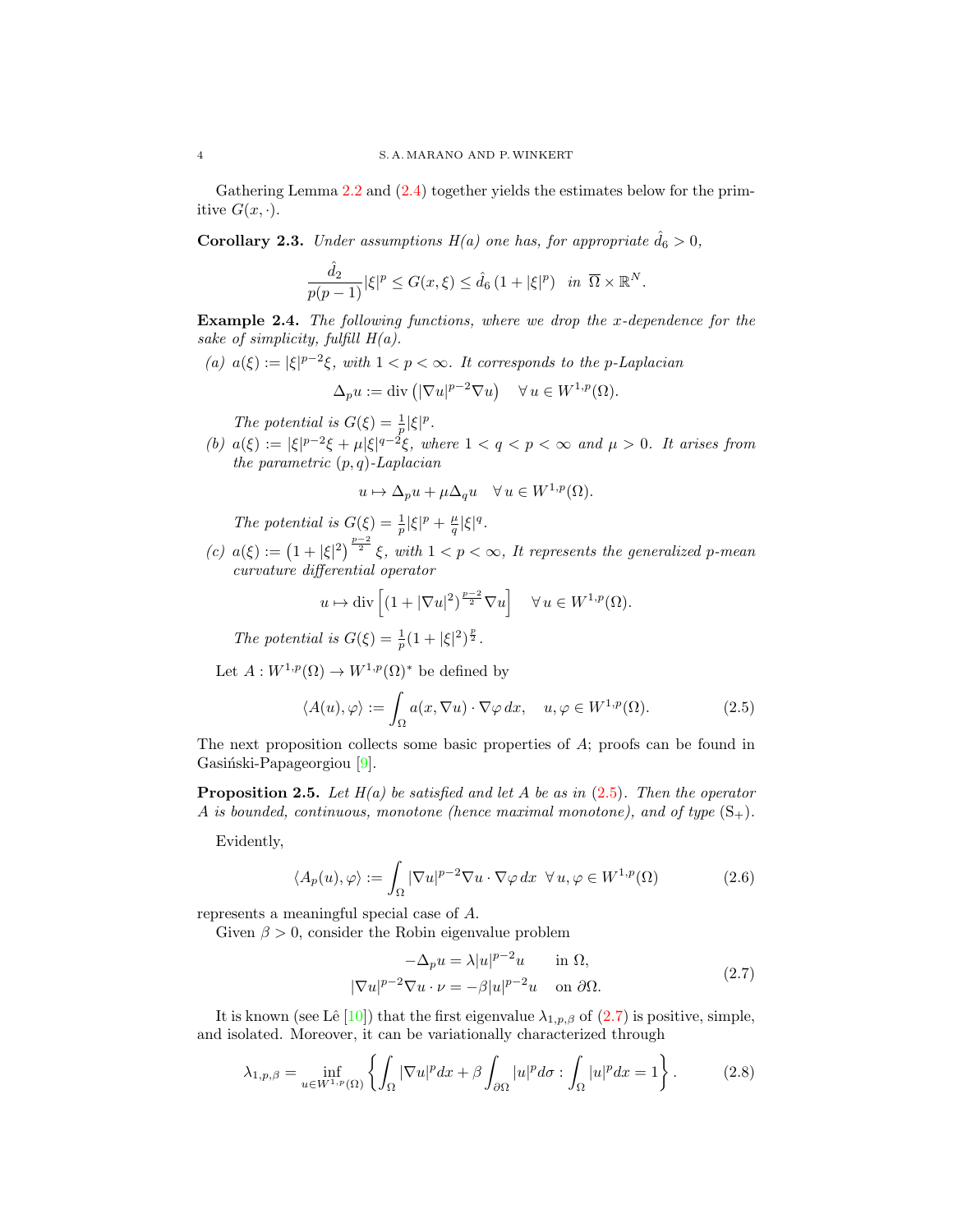### <span id="page-4-6"></span><span id="page-4-5"></span><span id="page-4-2"></span>3. Existence results

<span id="page-4-1"></span>The assumptions on the perturbations  $f: \Omega \times \mathbb{R} \times \mathbb{R}^N \to \mathbb{R}$  and  $g: \partial \Omega \times \mathbb{R} \to \mathbb{R}$ read as follow. To avoid unnecessary technicalities, 'for all  $x$ ' will take the place of 'for almost all  $x$ '.

- (H)  $f: \Omega \times \mathbb{R} \times \mathbb{R}^N \to \mathbb{R}$  and  $g: \partial \Omega \times \mathbb{R} \to \mathbb{R}$  are Carathéodory functions such that:
- (i) There exist  $\alpha_1 \in L^{q'_1}(\Omega), \alpha_2 \in L^{q'_2}(\partial \Omega)$  and  $a_1, a_2, a_3 \in \mathbb{R}_+$  satisfying

$$
|f(x, s, \xi)| \le a_1 |\xi|^{\frac{p}{q_1}} + a_2 |s|^{q_1 - 1} + \alpha_1(x) \quad \text{in } \Omega \times \mathbb{R} \times \mathbb{R}^N, \tag{3.1}
$$

$$
|g(x,s)| \le a_3 |s|^{q_2 - 1} + \alpha_2(x) \qquad \text{on } \partial\Omega \times \mathbb{R}, \tag{3.2}
$$

where  $1 < q_1 < p^*$  and  $1 < q_2 < p_*$ , with critical exponents

$$
p^* := \begin{cases} \frac{Np}{N-p} & \text{if } p < N, \\ +\infty & \text{otherwise,} \end{cases} \qquad p_* := \begin{cases} \frac{(N-1)p}{N-p} & \text{if } p < N, \\ +\infty & \text{otherwise.} \end{cases} \tag{3.3}
$$

(ii) There exist  $\omega_f \in L^1(\Omega), \omega_g \in L^1(\partial\Omega)$  and  $b_1, b_2, b_3 \in \mathbb{R}_+$  such that

$$
f(x, s, \xi)s \le b_1|\xi|^p + b_2|s|^p + \omega_f(x) \qquad \text{in } \Omega \times \mathbb{R} \times \mathbb{R}^N, \qquad (3.4)
$$

$$
g(x,s)s \le b_3|s|^p + \omega_g(x) \qquad \text{on } \partial\Omega \times \mathbb{R}.\tag{3.5}
$$

Moreover,

<span id="page-4-8"></span><span id="page-4-7"></span><span id="page-4-0"></span>
$$
b_1 + b_2 \lambda_{1, p, \beta}^{-1} + \frac{b_3}{\zeta} < \min\left\{\frac{\hat{d}_2}{p-1}, 1\right\} \text{ and } 0 < \beta \le \zeta.
$$
 (3.6)

**Definition 3.1.** We say that  $u \in W^{1,p}(\Omega)$  is a weak solution of problem [\(1.1\)](#page-0-1) if it satisfies

$$
\int_{\Omega} a(x, \nabla u) \cdot \nabla \varphi \, dx = \int_{\Omega} f(x, u, \nabla u) \varphi \, dx + \int_{\partial \Omega} \left[ g(x, u) - \zeta |u|^{p-2} u \right] \varphi \, d\sigma \quad (3.7)
$$

for all test functions  $\varphi \in W^{1,p}(\Omega)$ .

Using the embeddings (cf. Adams [\[1\]](#page-10-6))

<span id="page-4-4"></span><span id="page-4-3"></span>
$$
i: W^{1,p}(\Omega) \to L^{q_1}(\Omega) \quad \text{and} \quad \gamma: W^{1,p}(\Omega) \to L^{q_2}(\partial \Omega), \tag{3.8}
$$

Hölder's inequality, as well as  $(H)(i)$ , one easily verifies that all the integrals involved in [\(3.7\)](#page-4-3) are finite.

We are now ready to formulate our existence result, whose proof chiefly exploits the main theorem on pseudomonotone operators.

<span id="page-4-10"></span>**Theorem 3.2.** Under hypotheses  $H(a)$  and (H), problem [\(1.1\)](#page-0-1) admits at least one weak solution  $u \in W^{1,p}(\Omega) \cap L^{\infty}(\Omega)$ .

*Proof.* Let  $\hat{N}_f$  and  $\hat{N}_g$  the Nemytskij operators associated with f and g, respectively, let  $i^*: L^{q'_1}(\Omega) \to W^{1,p}(\Omega)^*$  and  $\gamma^*: L^{q'_2}(\partial \Omega) \to W^{1,p}(\Omega)^*$  be the adjoints of embeddings [\(3.8\)](#page-4-4), and let

$$
N_f := i^* \circ \hat{N}_f, \quad N_g := \gamma^* \circ \hat{N}_g \circ \gamma, \quad N := \gamma^* \circ (\zeta | \cdot |^{p-2} \cdot) \circ \gamma. \tag{3.9}
$$

Set, provided  $u \in W^{1,p}(\Omega)$ ,

<span id="page-4-11"></span><span id="page-4-9"></span>
$$
\mathcal{A}(u) = A(u) - N_f(u) - N_g(u) + N(u). \tag{3.10}
$$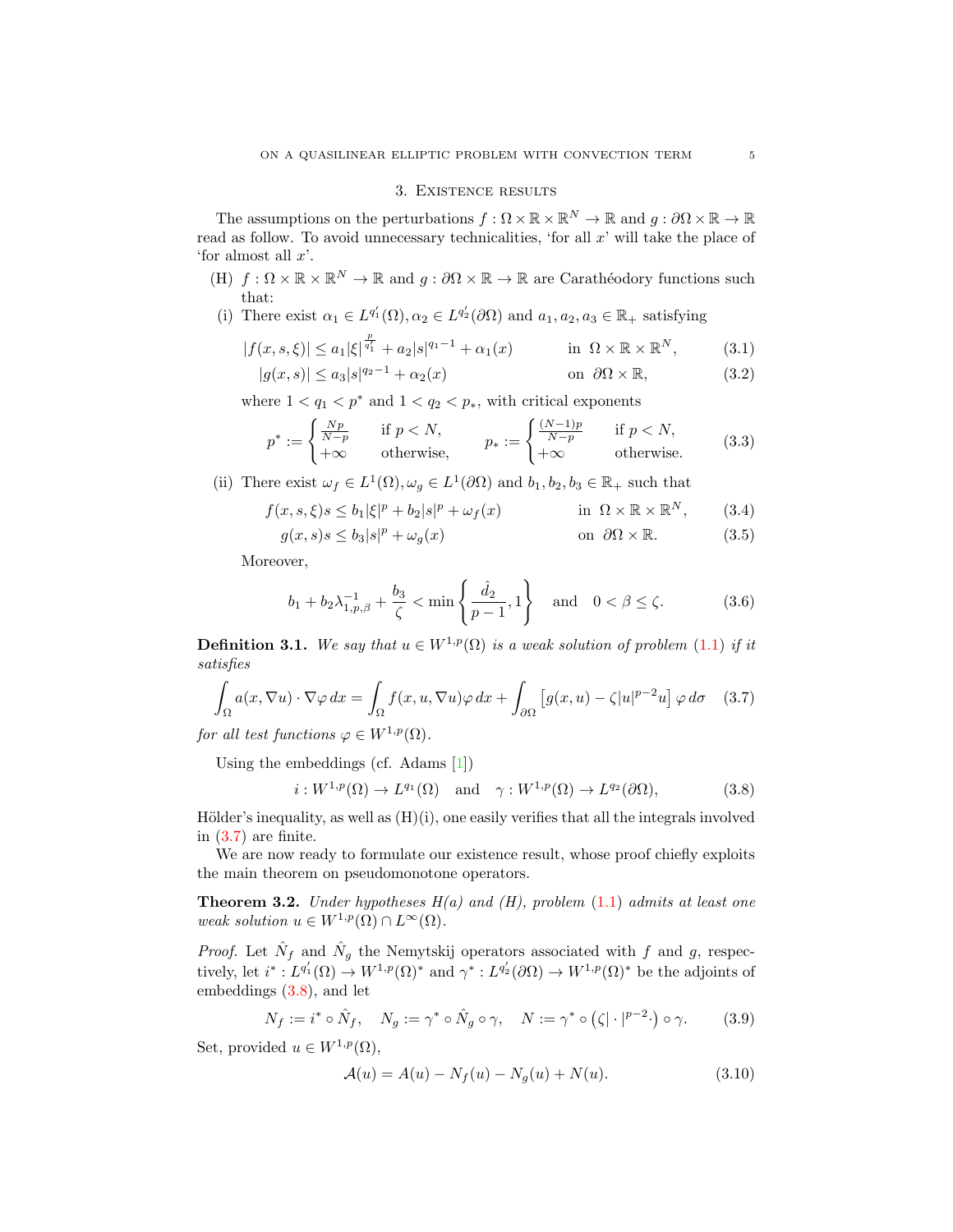From (H)(i) it immediately follows that  $\mathcal{A}: W^{1,p}(\Omega) \to W^{1,p}(\Omega)^*$  maps bounded sets into bounded sets. Moreover, the operator  $A$  is pseudomonotone. Indeed, if  ${u_n}\subseteq W^{1,p}(\Omega)$  fulfills

$$
u_n \stackrel{w}{\to} u
$$
 in  $W^{1,p}(\Omega)$ ,  $\limsup_{n \to \infty} \langle A(u_n), u_n - u \rangle \le 0$ 

then, by compactness of embeddings [\(3.8\)](#page-4-4), one has

$$
u_n \to u
$$
 in  $L^{q_1}(\Omega)$ ,  $u_n \to u$  in  $L^{q_2}(\partial\Omega)$ .

When combined with  $(3.1)–(3.2)$  $(3.1)–(3.2)$  $(3.1)–(3.2)$  this entails, after using Hölder's inequality,

<span id="page-5-3"></span>
$$
\lim_{n \to \infty} \int_{\Omega} f(x, u_n, \nabla u_n)(u_n - u) dx = 0,
$$
  
\n
$$
\lim_{n \to \infty} \int_{\partial \Omega} g(x, u_n)(u_n - u) d\sigma = 0,
$$
  
\n
$$
\lim_{n \to \infty} \int_{\partial \Omega} \zeta |u_n|^{p-2} u_n(u_n - u) d\sigma = 0,
$$
\n(3.11)

whence

$$
\limsup_{n \to \infty} \langle A(u_n), u_n - u \rangle = \limsup_{n \to \infty} \langle A(u_n), u_n - u \rangle \le 0.
$$
 (3.12)

Since A enjoys property  $(S_+)$ , the weak convergence of  $\{u_n\}$  in  $W^{1,p}(\Omega)$  and  $(3.12)$ yield  $u_n \to u$ . So,  $\mathcal{A}(u_n) \to \mathcal{A}(u)$  in  $W^{1,p}(\Omega)^*$ , because  $\mathcal A$  is continuous. Let us finally show that the operator  $A$  turns out coercive, i.e.,

<span id="page-5-2"></span><span id="page-5-1"></span><span id="page-5-0"></span>
$$
\lim_{u \parallel_{\zeta, p} \to \infty} \frac{\langle Au, u \rangle}{\|u\|_{\zeta, p}} = +\infty, \tag{3.13}
$$

where  $\|\cdot\|_{\zeta,p}$  denotes the equivalent norm on  $W^{1,p}(\Omega)$  defined in  $(2.1)$ , for  $\varrho := \zeta$ . Via  $(2.8)$  and  $(3.6)$  we have

$$
\lambda_{1,p,\beta} \le \frac{\|\nabla u\|_p^p + \beta \|u\|_{p,\partial\Omega}^p}{\|u\|_p^p} \le \frac{\|u\|_{\zeta,p}^p}{\|u\|_p^p} \quad \forall \, u \in W^{1,p}(\Omega) \setminus \{0\}.
$$
 (3.14)

Exploiting Lemma  $2.2$  (iii),  $(3.4)$ ,  $(3.5)$ , and  $(3.14)$  leads to

 $\Vert$ 

$$
\langle \mathcal{A}(u), u \rangle
$$
  
=  $\int_{\Omega} a(x, \nabla u) \cdot \nabla u \, dx + \zeta ||u||_{p, \partial \Omega}^p - \int_{\Omega} f(x, u, \nabla u) u \, dx - \int_{\partial \Omega} g(x, u) u \, dx$   

$$
\geq \min \left\{ \frac{\hat{d}_2}{p-1}, 1 \right\} ||u||_{\zeta, p}^p - b_1 ||\nabla u||_p^p - b_2 ||u||_p^p - ||\omega_f||_1 - b_3 ||u||_{p, \partial \Omega}^p - ||\omega_g||_{1, \partial \Omega}
$$
  

$$
\geq \left[ \min \left\{ \frac{\hat{d}_2}{p-1}, 1 \right\} - b_1 - b_2 \lambda_{1, p, \beta}^{-1} - \frac{b_3}{\zeta} \right] ||u||_{\zeta, p}^p - ||\omega_f||_1 - ||\omega_g||_{1, \partial \Omega}.
$$

On account of  $(3.6)$ , conclusion  $(3.13)$  follows at once from  $p > 1$ .

Summing up,  $\mathcal{A}: W^{1,p}(\Omega) \to W^{1,p}(\Omega)^*$  is bounded, pseudomonotone, and coercive. Thus, the main theorem on pseudomonotone operators (see, e.g., Motreanu-Motreanu-Papageorgiou [\[17\]](#page-11-12)) provides  $u \in W^{1,p}(\Omega)$  such that  $\mathcal{A}(u) = 0$ . Thanks to  $(3.10)$  the function u turns out a weak solution of problem  $(1.1)$ , while Theorem 3.1 in Marino-Winkert [\[13\]](#page-11-13) gives  $u \in W^{1,p}(\Omega) \cap L^{\infty}(\Omega)$ . This completes the proof.  $\square$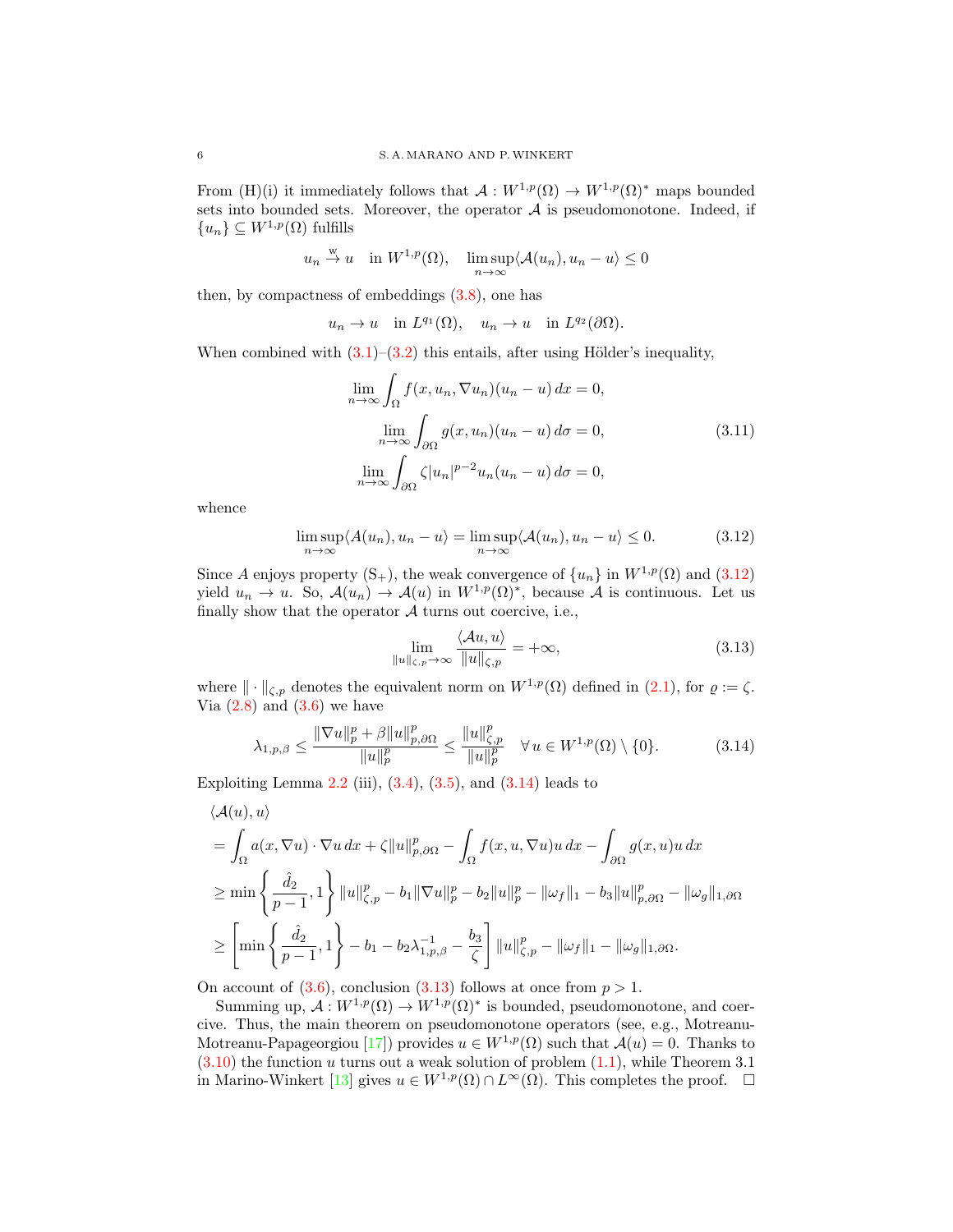**Remark 3.3.** To achieve the  $C^{1,\sigma}$ -regularity of the solution given by Theorem [3.2,](#page-4-10) we need an additional condition on the boundary term g, namely

$$
|g(x, s) - g(y, t)| \le L [|x - y|^{\alpha} + |s - t|^{\alpha}], \quad |g(x, s)| \le L
$$

for all  $(x, s), (y, t) \in \partial\Omega \times [-M_0, M_0]$ , with appropriate  $L \in \mathbb{R}_+$ ,  $\alpha \in (0, 1]$ ,  $M_0 > 0$ . In such a case, the desired result follows from Marino-Winkert [\[13,](#page-11-13) Theorem 3.9], which is a direct consequence of the famous Lieberman's regularity theory  $[11]$ .

## 4. Asymptotic Behavior and Uniqueness Results for the  $(p, q)$ -Laplacian

Throughout this section,  $a(x,\xi) := |\xi|^{p-2}\xi + \mu |\xi|^{q-2}\xi$ , where  $1 < q < p < \infty$ and  $\mu \geq 0$ . Hence, problem  $(1.1)$  writes

<span id="page-6-2"></span>
$$
-\Delta_p u - \mu \Delta_q u = f(x, u, \nabla u) \quad \text{in } \Omega,
$$
  

$$
(|\nabla u|^{p-2} \nabla u + \mu |\nabla u|^{q-2} \nabla u) \cdot \nu = g(x, u) - \zeta |u|^{p-2} u \quad \text{on } \partial \Omega,
$$
 (P<sub>µ</sub>)

while  $(3.6)$  becomes

<span id="page-6-4"></span><span id="page-6-0"></span>
$$
b_1 + b_2 \lambda_{1,p,\beta}^{-1} + \frac{b_3}{\zeta} < 1
$$
 and  $\beta \le \zeta$ , (4.1)

because  $\hat{d}_2 = p - 1$ . If  $\mu := 0$  then  $(\mathbf{P}_{\mu})$  reduces to

<span id="page-6-3"></span>
$$
-\Delta_p u = f(x, u, \nabla u) \quad \text{in } \Omega,
$$
  

$$
|\nabla u|^{p-2} \nabla u \cdot \nu = g(x, u) - \zeta |u|^{p-2} u \quad \text{on } \partial \Omega.
$$
 (P<sub>0</sub>)

Using Example [2.4](#page-3-3) and Theorem [3.2](#page-4-10) we directly infer the following theorem.

<span id="page-6-1"></span>**Theorem 4.1.** Let (H) be satisfied. Then, for each  $\mu \geq 0$ , problem  $(P_{\mu})$  $(P_{\mu})$  possesses at least one weak solution  $u_{\mu} \in W^{1,p}(\Omega) \cap L^{\infty}(\Omega)$ .

To investigate the asymptotic behavior of  $(P_\mu)$  $(P_\mu)$  as  $\mu$  goes to zero and  $+\infty$ , respectively, the next elementary a priori estimate will be employed.

<span id="page-6-5"></span>**Proposition 4.2.** Let hypotheses (H) be satisfied and let  $u_{\mu} \in W^{1,p}(\Omega) \cap L^{\infty}(\Omega)$ be the weak solution of problem  $(P_\mu)$  $(P_\mu)$  obtained from Theorem [4.1.](#page-6-1) Then there exists a constant  $C > 0$ , independent of  $\mu$ , such that

$$
||u_{\mu}||_{\zeta,p} \le C \quad \forall \mu \in \mathbb{R}_{+}.
$$
\n(4.2)

*Proof.* Note that  $u_{\mu}$  fulfills [\(3.7\)](#page-4-3), pick  $\varphi := u_{\mu}$ , and recall [\(3.14\)](#page-5-1), to arrive at

$$
||u_{\mu}||_{\zeta,p}^{p} = ||\nabla u_{\mu}||_{p}^{p} + \zeta ||u_{\mu}||_{p,\partial\Omega}^{p}
$$
  
\n
$$
\leq \int_{\Omega} (|\nabla u_{\mu}|^{p} + \mu |\nabla u_{\mu}|^{q}) dx + \zeta \int_{\partial\Omega} |u_{\mu}|^{p} d\sigma
$$
  
\n
$$
= \int_{\Omega} f(x, u_{\mu}, \nabla u_{\mu}) u_{\mu} dx + \int_{\partial\Omega} g(x, u_{\mu}) u_{\mu} d\sigma
$$
  
\n
$$
\leq b_{1} ||\nabla u_{\mu}||_{p}^{p} + b_{2} ||u_{\mu}||_{p}^{p} + ||\omega_{f}||_{1} + b_{3} ||u_{\mu}||_{p,\partial\Omega}^{p} + ||\omega_{g}||_{1,\partial\Omega}
$$
  
\n
$$
\leq (b_{1} + b_{2}\lambda_{1,p,\beta}^{-1} + \frac{b_{3}}{\zeta}) ||u||_{\zeta,p}^{p} + ||\omega_{f}||_{1} + ||\omega_{g}||_{1,\partial\Omega}.
$$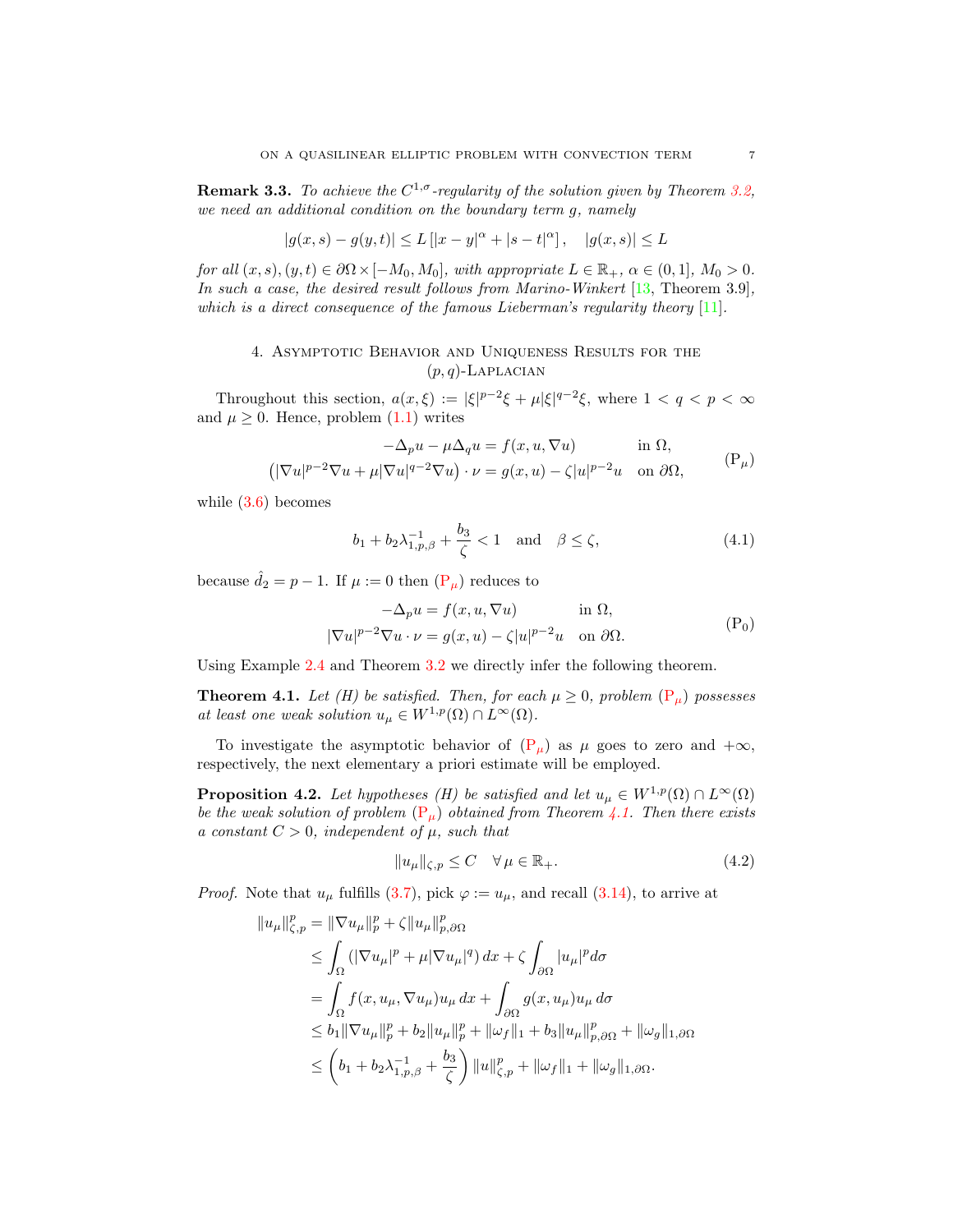Therefore, by [\(4.1\)](#page-6-2), setting

$$
C:=\left(\frac{\|\omega_f\|_1+\|\omega_g\|_{1,\partial\Omega}}{1-\left(b_1+b_2\lambda_{1,p,\beta}^{-1}+\frac{b_3}{\zeta}\right)}\right)^{\frac{1}{p}}>0
$$

inequality [\(4.2\)](#page-6-3) holds true for any  $\mu \in \mathbb{R}_+$ .

We first treat the case when  $\mu \to 0^+$ .

<span id="page-7-1"></span>**Theorem 4.3.** Let (H) be satisfied. Then to every sequence  $\mu_n \to 0^+$  there correspond a (not relabeled) subsequence  $\{u_{\mu_n}\}\subseteq W^{1,p}(\Omega)\cap L^{\infty}(\Omega)$  such that

- (1)  $u_{\mu_n}$  is a weak solution of  $(\mathbf{P}_{\mu_n})$  for all  $n \in \mathbb{N}$ ,
- (2)  $u_{\mu_n} \to u$  in  $W^{1,p}(\Omega)$ , and
- (3)  $u \in W^{1,p}(\Omega)$  is a weak solution of  $(P_0)$  $(P_0)$ .

*Proof.* Fixed  $\{\mu_n\}$  as above, Theorem [4.1](#page-6-1) gives  $\{u_{\mu_n}\}\subseteq W^{1,p}(\Omega)\cap L^{\infty}(\Omega)$  enjoying (1). Thanks to Proposition [4.2,](#page-6-5) the sequence  $\{u_{\mu_n}\}\$  turns out bounded. So, we may assume

$$
u_{\mu_n} \stackrel{\text{w}}{\rightarrow} u
$$
 in  $W^{1,p}(\Omega)$ ,  $u_{\mu_n} \rightarrow u$  in  $L^{q_1}(\Omega)$  and  $L^{q_2}(\partial\Omega)$ ,  $(4.3)$ 

which easily produce  $(3.11)$ ; cf. the proof of Theorem [3.2.](#page-4-10) From  $(3.7)$  written for  $u := u_{\mu_n}, \varphi := u_{\mu_n} - u$  it thus follows

<span id="page-7-3"></span><span id="page-7-0"></span>
$$
\lim_{n \to +\infty} \langle A_p(u_{\mu_n}), u_{\mu_n} - u \rangle = 0,
$$

with  $A_p$  given by [\(2.6\)](#page-3-4), because  $\mu_n \to 0$ . The  $(S_+)$ -property of  $A_p$  now entails  $u_{\mu_n} \to u$  in  $W^{1,p}(\Omega)$ , namely (2) holds. Finally, due to (H)(i) and standard results on the Nemytskij operator, we have

$$
N_f(u_{\mu_n}) \to N_f(u), \ N_g(u_{\mu_n}) \to N_g(u), \ N(u_{\mu_n}) \to N(u) \tag{4.4}
$$

in  $W^{1,p}(\Omega)^*$ ; see [\(3.9\)](#page-4-11) for the meaning of symbols  $N_f$ ,  $N_g$ , N. Since

$$
\int_{\Omega} |\nabla u_{\mu_n}|^{p-2} \nabla u_{\mu_n} \cdot \nabla \varphi \, dx - \mu_n \int_{\Omega} |\nabla u_{\mu_n}|^{q-2} \nabla u_{\mu_n} \cdot \nabla \varphi \, dx
$$
\n
$$
= \int_{\Omega} f(x, u_{\mu_n}, \nabla u_{\mu_n}) \varphi \, dx + \int_{\partial \Omega} \left[ g(x, u_{\mu_n}) - \zeta |u_{\mu_n}|^{p-2} u_{\mu_n} \right] \varphi \, d\sigma, \quad n \in \mathbb{N},
$$
\n(4.5)

and, moreover,

<span id="page-7-4"></span>
$$
\langle A_p(u_{\mu_n}), \varphi \rangle \to \langle A_p(u), \varphi \rangle, \ \ \langle A_q(u_{\mu_n}), \varphi \rangle \to \langle A_q(u), \varphi \rangle
$$

whatever  $\varphi \in W^{1,p}(\Omega)$ , while  $\mu_n \to 0$ , letting  $n \to +\infty$  in [\(4.5\)](#page-7-0) shows (3).

We now come to the case when  $\mu \to +\infty$ .

<span id="page-7-5"></span>**Theorem 4.4.** If hypotheses (H) hold,  $\mu_n \to +\infty$ , and  $\{u_{\mu_n}\}\subseteq W^{1,p}(\Omega) \cap L^{\infty}(\Omega)$ fulfills conclusion (1) of Theorem [4.3](#page-7-1) then  $u_{\mu_n} \to c$  in  $W^{1,q}(\Omega)$  for some  $c \in \mathbb{R}$ .

*Proof.* The same arguments employed in the previous proof yield here  $(4.3)$ ,  $(4.4)$ , as well as

$$
\frac{1}{\mu_n} \int_{\Omega} |\nabla u_{\mu_n}|^{p-2} \nabla u_{\mu_n} \cdot \nabla \varphi \, dx + \int_{\Omega} |\nabla u_{\mu_n}|^{q-2} \nabla u_{\mu_n} \cdot \nabla \varphi \, dx \n= \frac{1}{\mu_n} \int_{\Omega} f(x, u_{\mu_n}, \nabla u_{\mu_n}) \varphi \, dx + \frac{1}{\mu_n} \int_{\partial \Omega} \left[ g(x, u_{\mu_n}) - \zeta |u_{\mu_n}|^{p-2} u_{\mu_n} \right] \varphi \, d\sigma,
$$
\n(4.6)

<span id="page-7-2"></span>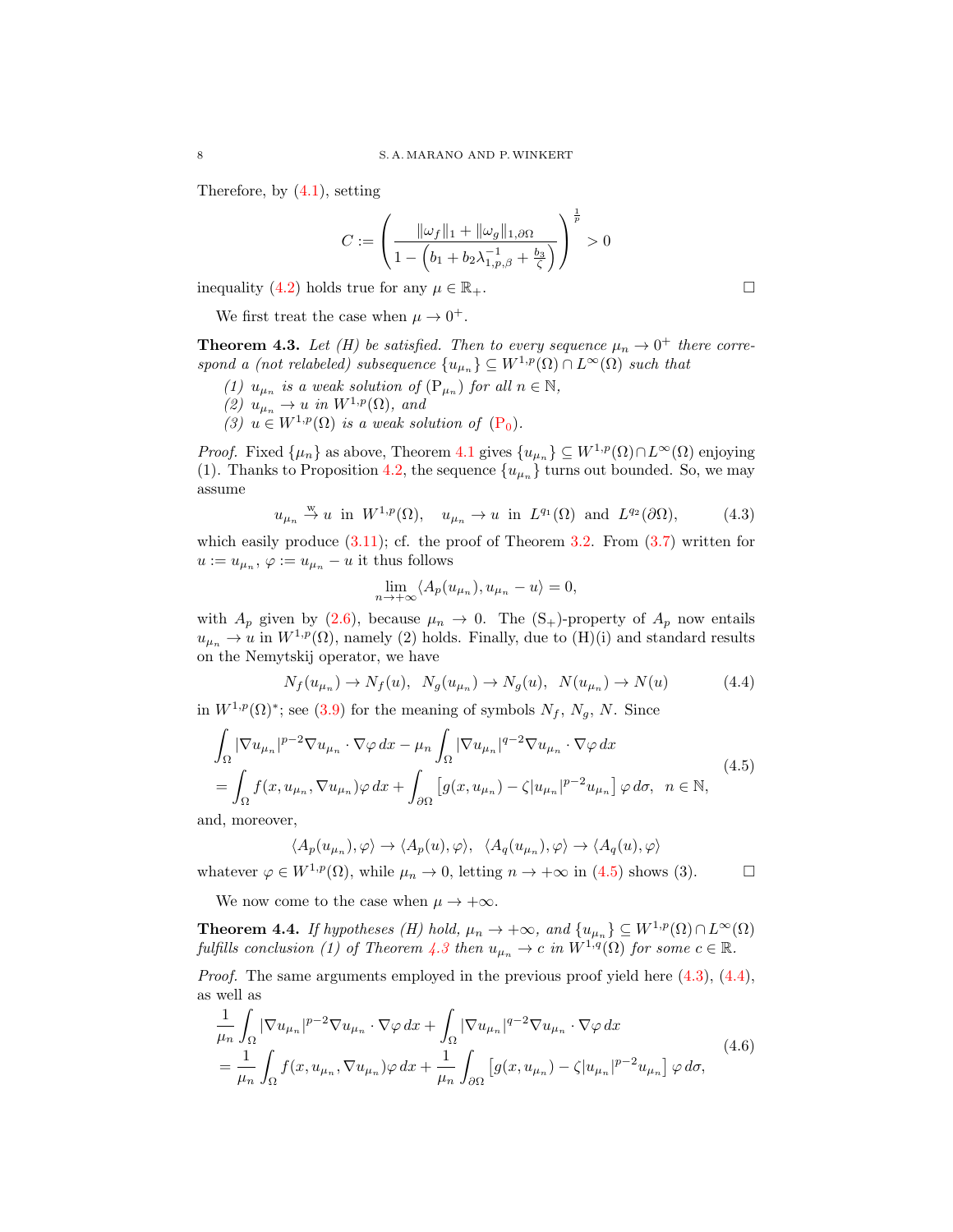with arbitrary  $\varphi \in W^{1,p}(\Omega)$ . Put  $\varphi =: u_{\mu_n} - u$  and recall that  $\mu_n \to +\infty$  to achieve

$$
\lim_{n \to +\infty} \langle A_q(u_{\mu_n}), u_{\mu_n} - u \rangle = 0,
$$

i.e.,  $u_{\mu_n} \to u$  in  $W^{1,q}(\Omega)$  by the  $(S_+)$ -property of  $A_q$ . From [\(4.6\)](#page-7-4) it next follows, after letting  $n \to +\infty$ ,

$$
\int_{\Omega} |\nabla u|^{q-2} \nabla u \cdot \nabla \varphi \, dx = 0, \quad \varphi \in W^{1,p}(\Omega),
$$

which clearly means

$$
\Delta_q u = 0 \text{ in } \Omega, \quad |\nabla u|^{q-2} \nabla u \cdot \nu = 0 \text{ on } \partial \Omega.
$$

Hence,  $u = c$  for some  $c \in \mathbb{R}$ . Since these arguments apply to every subsequence of  $\{u_{\mu_n}\}\$ , the proof is complete.

**Remark 4.5.** Theorems  $4.3-4.4$  $4.3-4.4$  remain valid for the more general problem

$$
-\operatorname{div}\left[a_1(x,\nabla u) + \mu a_2(x,\nabla u)\right] = f(x,u,\nabla u) \quad \text{in } \Omega,
$$
  

$$
\left[a_1(x,\nabla u) + \mu a_2(x,\nabla u)\right] \cdot \nu = g(x,u) - \zeta |u|^{p-2}u \quad \text{on } \partial\Omega,
$$

where  $a_1, a_2 : \overline{\Omega} \times \mathbb{R}^N \to \mathbb{R}^N$  satisfy assumptions  $H(a)$ .

The last part of this section addresses uniqueness of weak solutions to problem  $(P_\mu)$  $(P_\mu)$ . Adapting the approach of Averna-Motreanu-Tornatore [\[2\]](#page-10-0), we will treat the cases  $p = 2$  or  $q = 2$  under the following assumptions.

(U1) There exist  $c_1, c_2 \in \mathbb{R}_+$  such that

$$
(f(x, s, \xi) - f(x, t, \xi))(s - t) \le c_1|s - t|^2 \quad \forall x \in \Omega, s, t \in \mathbb{R}, \xi \in \mathbb{R}^N,
$$
  

$$
(g(x, s) - g(x, t))(s - t) \le c_2|s - t|^2 \quad \forall x \in \partial\Omega, s, t \in \mathbb{R}.
$$

(U2) With appropriate  $\rho \in L^{r'}(\Omega)$ , where  $1 \lt r' \lt p^*$ , and  $c_3 \in \mathbb{R}_+$  one has both  $\xi \mapsto f(x, s, \xi) - \rho(x)$  linear for every  $(x, s) \in \Omega \times \mathbb{R}$  and

<span id="page-8-0"></span>
$$
|f(x, s, \xi) - \rho(x)| \leq c_3 |\xi| \text{ in } \Omega \times \mathbb{R} \times \mathbb{R}^N.
$$

**Theorem 4.6.** Let  $(H)$ ,  $(U1)$ , and  $(U2)$  be satisfied.

- (a) If  $p := 2 > q > 1$  and  $c_1 \lambda_{1,2,\beta}^{-1} + c_3 \lambda_{1,2,\beta}^{-\frac{1}{2}} + c_2 \zeta^{-1} < 1$  then  $(\mathbb{P}_{\mu})$  admits a unique weak solution for every  $\mu > 0$ .
- (b) If  $p > q := 2$  then  $(\mathbf{P}_{\mu})$  possesses only one weak solution provided

$$
\min\left\{\mu, \frac{2^{2-p}}{1+|\partial\Omega|^{\frac{p-2}{p}}}\right\} > c_1\lambda_{1,2,\beta}^{-1} + c_3\lambda_{1,2,\beta}^{-\frac{1}{2}} + \frac{c_2}{\zeta}.\tag{4.7}
$$

*Proof.* Fix  $\mu > 0$ . Theorem [4.1](#page-6-1) gives a weak solution  $u_{\mu} \in W^{1,p}(\Omega) \cap L^{\infty}(\Omega)$  of  $(P_{\mu})$  $(P_{\mu})$ . Suppose  $v_{\mu} \in W^{1,p}(\Omega)$  enjoys the same property. Using [\(3.7\)](#page-4-3) with  $\varphi := u_{\mu} - v_{\mu}$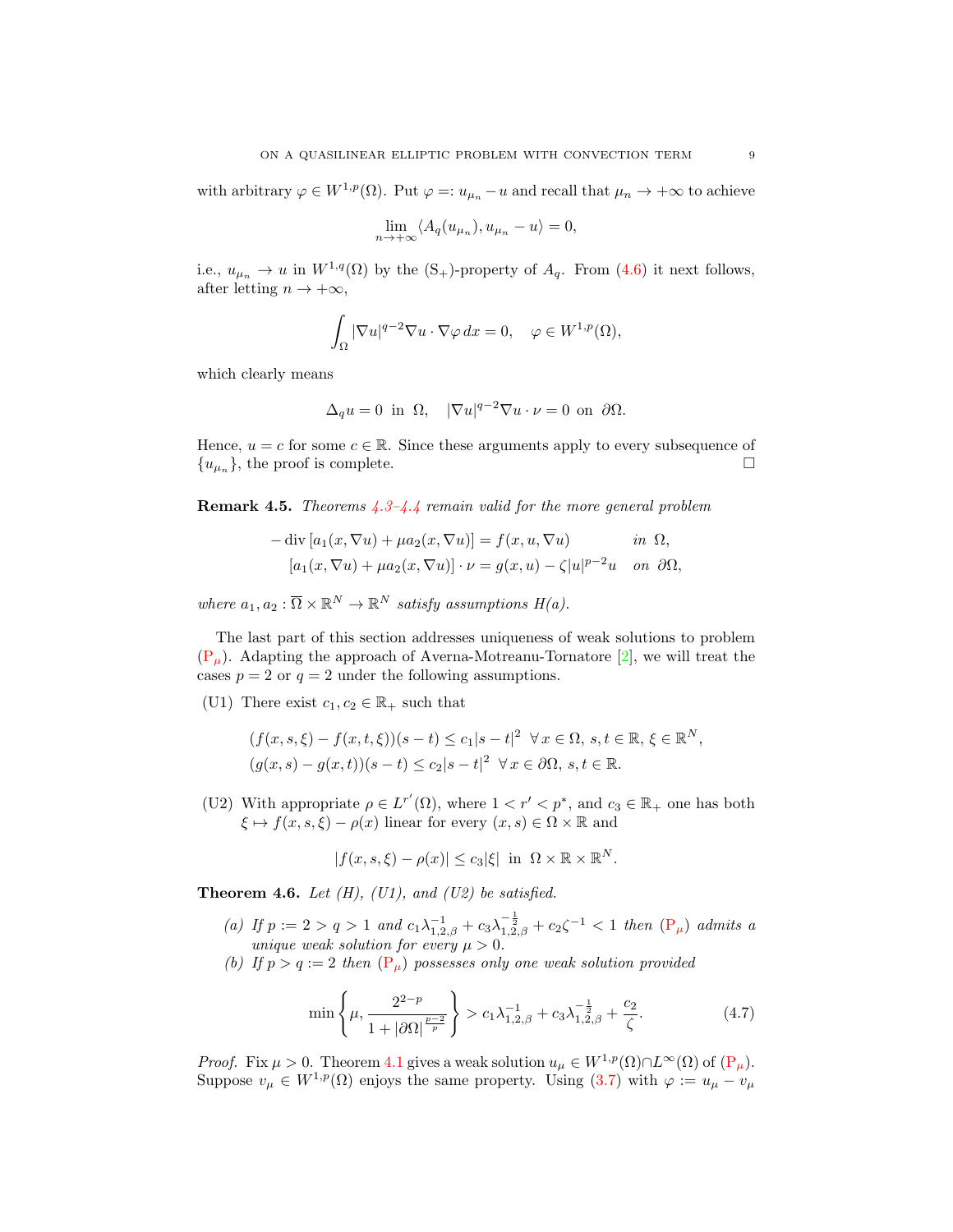easily leads to

<span id="page-9-0"></span>
$$
\langle A_p(u_\mu) - A_p(v_\mu), u_\mu - v_\mu \rangle + \mu \langle A_q(u_\mu) - A_q(v_\mu), u_\mu - v_\mu \rangle
$$
  
+  $\zeta \int_{\partial \Omega} (|u_\mu|^{p-2} u_\mu - |v_\mu|^{p-2} v_\mu) (u_\mu - v_\mu) d\sigma$   
=  $\int_{\Omega} (f(x, u_\mu, \nabla u_\mu) - f(x, v_\mu, \nabla u_\mu)) (u_\mu - v_\mu) dx$   
+  $\int_{\Omega} (f(x, v_\mu, \nabla u_\mu) - f(x, v_\mu, \nabla v_\mu)) (u_\mu - v_\mu) dx$   
+  $\int_{\partial \Omega} (g(x, u_\mu) - g(x, v_\mu)) (u_\mu - v_\mu) d\sigma.$  (4.8)

(a) Let  $p := 2 > q > 1$ . By monotonicity of  $A_q$ , the left-hand side in [\(4.8\)](#page-9-0) can be estimated through

$$
\langle A_2(u_\mu) - A_2(v_\mu), u_\mu - v_\mu \rangle + \mu \langle A_q(u_\mu) - A_q(v_\mu), u_\mu - v_\mu \rangle + \zeta \int_{\partial \Omega} (u_\mu - v_\mu)(u_\mu - v_\mu) d\sigma \geq \|\nabla (u_\mu - v_\mu)\|_2^2 + \zeta \|u_\mu - v_\mu\|_{2, \partial \Omega}^2 = \|u_\mu - v_\mu\|_{\zeta, 2}^2,
$$
\n(4.9)

where  $\|\cdot\|_{\zeta,2}$  denotes the equivalent norm  $(2.1)$ . As regards the right-hand side, due to  $(U1)$ ,  $(U2)$ , Hölder's inequality, and  $(3.14)$ , we have

$$
\int_{\Omega} (f(x, u_{\mu}, \nabla u_{\mu}) - f(x, v_{\mu}, \nabla u_{\mu})) (u_{\mu} - v_{\mu}) dx \n+ \int_{\Omega} (f(x, v_{\mu}, \nabla u_{\mu}) - f(x, v_{\mu}, \nabla v_{\mu})) (u_{\mu} - v_{\mu}) dx \n+ \int_{\partial \Omega} (g(x, u_{\mu}) - g(x, v_{\mu})) (u_{\mu} - v_{\mu}) d\sigma \n\leq c_1 \|u_{\mu} - v_{\mu}\|_2^2 + \int_{\Omega} \left( f\left(x, v_{\mu}, \nabla \left(\frac{1}{2}(u_{\mu} - v_{\mu})^2\right)\right) - \rho(x) \right) dx \n+ c_2 \|u_{\mu} - v_{\mu}\|_{2, \partial \Omega}^2 \n\leq c_1 \|u_{\mu} - v_{\mu}\|_2^2 + c_3 \int_{\Omega} |u_{\mu} - v_{\mu}|| \nabla (u_{\mu} - v_{\mu})| dx + c_2 \|u_{\mu} - v_{\mu}\|_{2, \partial \Omega}^2 \n\leq \left(c_1 \lambda_{1,2, \beta}^{-1} + c_3 \lambda_{1,2, \beta}^{-\frac{1}{2}} + c_2 \zeta^{-1}\right) \|u_{\mu} - v_{\mu}\|_{2,2}^2.
$$
\n
$$
(4.10)
$$

Gathering  $(4.8)$ – $(4.10)$  together now yields

<span id="page-9-2"></span><span id="page-9-1"></span>
$$
||u_{\mu} - v_{\mu}||_{\zeta,2}^{2} \leq \left(c_{1}\lambda_{1,2,\beta}^{-1} + c_{3}\lambda_{1,2,\beta}^{-\frac{1}{2}} + c_{2}\zeta^{-1}\right)||u_{\mu} - v_{\mu}||_{\zeta,2}^{2},
$$

which implies  $u_{\mu} = v_{\mu}$ , because  $c_1 \lambda_{1,2,\beta}^{-1} + c_3 \lambda_{1,2,\beta}^{-\frac{1}{2}} + \frac{c_2}{\zeta} < 1$ . (b) Let  $p > q := 2$ . Likewise before, the left-hand side of  $(4.8)$  becomes

$$
\langle A_p(u_\mu) - A_p(v_\mu), u_\mu - v_\mu \rangle + \mu \langle A_2(u_\mu) - A_2(v_\mu), u_\mu - v_\mu \rangle + \zeta \int_{\partial \Omega} (|u_\mu|^{p-2} u_\mu - |v_\mu|^{p-2} v_\mu) (u_\mu - v_\mu) d\sigma \geq \mu ||\nabla (u_\mu - v_\mu)||_2^2 + \zeta \int_{\partial \Omega} (|u_\mu|^{p-2} u_\mu - |v_\mu|^{p-2} v_\mu) (u_\mu - v_\mu) d\sigma,
$$
\n(4.11)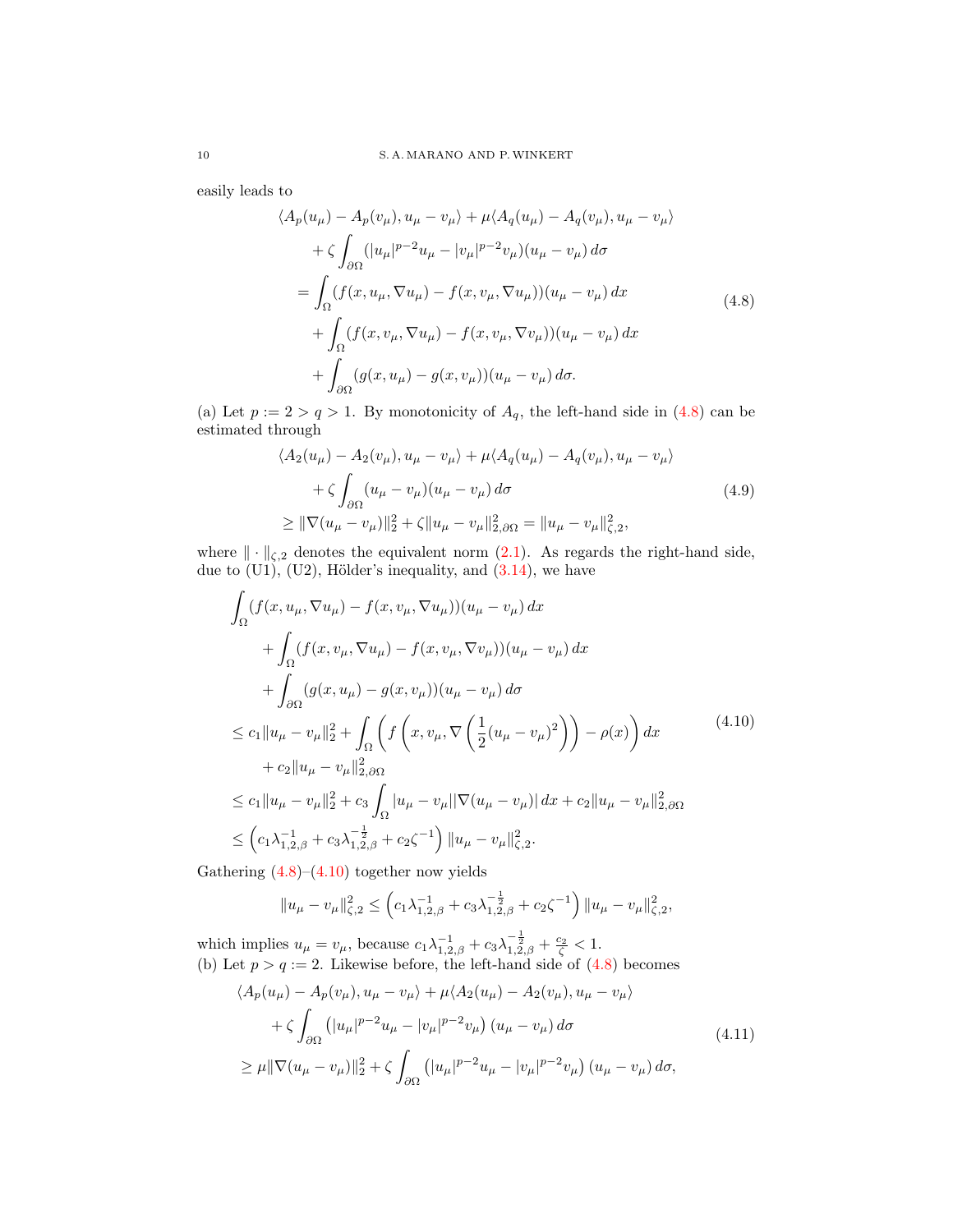while  $(2.2)$  entails

<span id="page-10-7"></span>
$$
\int_{\partial\Omega} \left( |u_{\mu}|^{p-2} u_{\mu} - |v_{\mu}|^{p-2} v_{\mu} \right) (u_{\mu} - v_{\mu}) d\sigma \ge 2^{2-p} \|u_{\mu} - v_{\mu}\|_{p,\partial\Omega}^p. \tag{4.12}
$$

Via Hölder's inequality we then get

$$
||u_{\mu} - v_{\mu}||_{2,\partial\Omega}^{2} \le ||u_{\mu} - v_{\mu}||_{p,\partial\Omega}^{2} |\partial\Omega|^{\frac{p-2}{p}} \le ||u_{\mu} - v_{\mu}||_{p,\partial\Omega}^{p} \left(1 + |\partial\Omega|^{\frac{p-2}{p}}\right). \tag{4.13}
$$

Thus, from  $(4.11)$ – $(4.13)$  it follows

$$
\langle A_p(u_\mu) + A_p(v_\mu), u_\mu - v_\mu \rangle + \mu \langle A_2(u_\mu) + A_2(v_\mu), u_\mu - v_\mu \rangle + \zeta \int_{\partial \Omega} (|u_\mu|^{p-2} u_\mu - |v_\mu|^{p-2} v_\mu) (u_\mu - v_\mu) d\sigma \geq \mu ||\nabla (u_\mu - v_\mu)||_2^2 + \zeta \frac{2^{2-p}}{1 + |\partial \Omega|^{\frac{p-2}{p}}} ||u_\mu - v_\mu||_{2,\partial \Omega}^2 \geq \min \left\{ \mu, \frac{2^{2-p}}{1 + |\partial \Omega|^{\frac{p-2}{p}}} \right\} (||\nabla (u_\mu - v_\mu)||_2^2 + \zeta ||u_\mu - v_\mu||_{2,\partial \Omega}^2) = \min \left\{ \mu, \frac{2^{2-p}}{1 + |\partial \Omega|^{\frac{p-2}{p}}} \right\} ||u_\mu - v_\mu||_{\zeta,2}^2.
$$
\n(4.14)

Combining  $(4.8)$  with  $(4.14)$  and  $(4.10)$  yields

$$
\min\left\{\mu,\frac{2^{2-p}}{1+|\partial\Omega|^{\frac{p-2}{p}}}\right\}\|u_{\mu}-v_{\mu}\|_{\zeta,2}^{2}\leq\left(c_{1}\lambda_{1,2,\beta}^{-1}+c_{3}\lambda_{1,2,\beta}^{-\frac{1}{2}}+c_{2}\zeta^{-1}\right)\|u_{\mu}-v_{\mu}\|_{\zeta,2}^{2}.
$$

Therefore, if  $\mu$  satisfies [\(4.7\)](#page-8-0) then  $u_{\mu} = v_{\mu}$ .

#### <span id="page-10-8"></span>**ACKNOWLEDGMENT**

The authors wish to thank the referees for their corrections and insightful remarks that helped to improve the paper.

The second author thanks the University of Catania for the kind hospitality during a research stay in March 2018.

#### **REFERENCES**

- <span id="page-10-6"></span>[1] R. A. Adams, "Sobolev Spaces", Academic Press Publishers, New York-London, 1975.
- <span id="page-10-0"></span>[2] D. Averna, D. Motreanu, E. Tornatore, Existence and asymptotic properties for quasilinear elliptic equations with gradient dependence, Appl. Math. Lett. 61 (2016), 102–107.
- <span id="page-10-1"></span>[3] D. De Figueiredo, M. Girardi, M. Matzeu, Semilinear elliptic equations with dependence on the gradient via mountain-pass techniques, Differential Integral Equations 17 (2004), no. 1-2, 119–126
- <span id="page-10-2"></span>[4] L. Dupaigne, M. Ghergu, V. D. Rădulescu, Lane-Emden-Fowler equations with convection and singular potential, J. Math. Pures Appl. (9) 89 (2007), no. 6, 563–581.
- <span id="page-10-3"></span>[5] F. Faraci, D. Motreanu, D. Puglisi, Positive solutions of quasi-linear elliptic equations with dependence on the gradient, Calc. Var. Partial Differential Equations 54 (2015), no. 1, 525– 538.
- <span id="page-10-4"></span>[6] L. F. O. Faria, O. H. Miyagaki, D. Motreanu, Comparison and positive solutions for problems with the  $(p, q)$ -Laplacian and a convection term, Proc. Edinb. Math. Soc. (2) 57 (2014), no. 3, 687–698.
- <span id="page-10-5"></span>[7] L. F. O. Faria, O. H. Miyagaki, D. Motreanu, M. Tanaka, Existence results for nonlinear elliptic equations with Leray-Lions operator and dependence on the gradient, Nonlinear Anal. 96 (2014), 154–166.